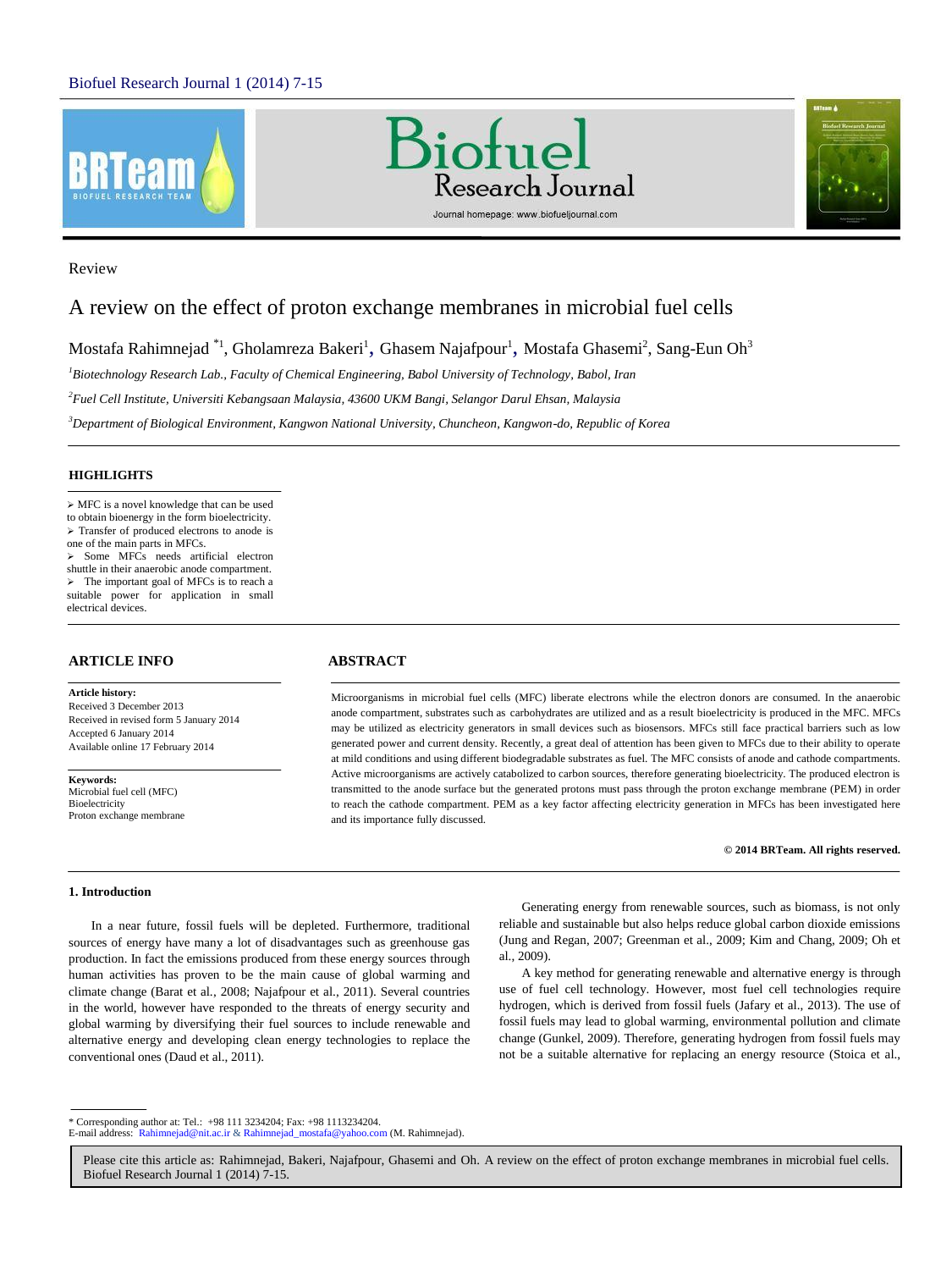2009). Microbial fuel cells (MFC) are one type of fuel cells, which are reliable for limited power production (Oh and Logan, 2005).

MFC is a novel knowledge that can be used to obtain bioenergy in the form of hydrogen and/or electricity, directly from different organic and inorganic compounds, while simultaneously treating biodegradable contaminants in wastewaters (Oh and Logan, 2005; Rahimnejad et al., 2012a). In MFCs, the electrons are provided from chemical bonds with the aid of active microorganisms such as enzymes or bacteria. Then, the generated electrons are transported to the anode electrode and the produced protons are moved through a proton exchange membrane toward the cathode compartment (Wen et al., 2009). The electron flows through an electrical external circuit while the anode is connected to the cathode (Fatemi et al.,2012; Rahimnejad et al., 2011b; Rahimnejad et al., 2012b). The flow of electron creates a current (I) and a power (P). The reduction of organic substances in the anode was catalyzed by living organism in the anode chamber (Chen et al., 2008; Rahimnejad et al., 2009).

#### **2. Effective parameter on MFCs**

The performance of MFC may be enhanced through several important process parameters which are critical to its operation such as: (i) cell metabolism, (ii) microbial electron transfer, (iii) proton exchange membrane transfer, (iv) external and internal resistances and (v) cathode oxidation. These process parameters have great influence on the transfer of the electron and power generation (Rabaey et al., 2003; Jafary et al., 2012).

The basic part in MFCs technology is the active biocatalyst. Active electro genic bacterial strains can transfer the produced electrons via metabolism across the cell membrane to an external electrode directly without adding any artificial components (Tardast et al.,2014). This mechanism plays an important role in harvesting bioelectricity in the MFC bioreactor. Even though the mechanism of extracellular electron transfer has not yet been fully understood, some possible pathways have been suggested, including direct outer membrane c-type cytochrome/anode coupling, through either redox electron shuttles or electrically conductive pili (see Fig. 1). Fig. 1 shows the principles of two-chambers of an MFC (Qian and Morse, 2011). Generally, oxygen is used as the final electron acceptor in the cathode. Eventually the combination of electrons and protons with oxygen forms water and ends this transfer cycle. Oxidized mediators can further accelerate the water formation process in the cathode chamber (Heitner-Wirguin, 1996).



**Fig.1.** Principles of a two-chamber MFC.

Traditional MFCs consist of a cathode and anode compartment that is separated by a salt bridge or proton exchange membrane (PEM) (Fatemi et al., 2010). The active microorganisms are inculcated in the anaerobic anode chamber, where this biocatalyst used substrate and generate bioelectricity via their central metabolism (Jafary et al.,2013; Rahimnejad et al.,2011b; Mokhtarian et al., 2012a). Some of the produced electrons can transfer to the anode surface and then form an external circuit, move to the cathode and react with oxidants in the cathode electrode surface (Rahimnejad et al., 2010). To preserve the neutrality of the electro chemicals, the generated protons in the anode compartment are passed through the PEM to the cathode compartment. The important factors that need to be taken into account when investigating the MFCs performance include Columbic efficiency, power and current density, biological oxygen demand removal efficiency and sustainability (Oh et al., 2009; Qian and Morse, 2011).

# *2.1. Electron Transfer in MFCs*

In an anaerobic anode compartment, electro genic active microorganisms catalyze the oxidation of organic matter and generate electrons (represented by black circles in Fig.1) in their central metabolism. Some of these produced electrons are extracellularly transferred to an anode electrode via distinct pathways, path 1: including through direct outer membrane protein/anode coupling, path 2: conductive pili, and/or path 3: via self-secreted electron shuttles (Qian and Morse, 2011). Microorganisms as biocatalyst in the MFC consumed different substrates (such as glucose) as their source of carbon in the anode chamber and the produced electrons and protons. In the case of glucose being used as fuel for the MFC, the anodic and catholic reactions have been presented in equations 1 and 2.

$$
C_6H_{12}O_6 + 6H_2O \longrightarrow 6CO_2 + 24e + 24H^+ \qquad (Eq. 1)
$$

$$
6O2 + 24 e1 + 24H+ \longrightarrow 12H2O \t\t (Eq. 2)
$$

The performance of the MFCs can be improved through the addition of artificial electron mediators (Rahimnejad et al., 2009b; Mokhtarian et al., 2012b; Rahimnejad et al., 2012b). Electron mediators are used to shuttle electrons from the broth to the anode electrode surface. Mediators are artificial compounds or produced by the microorganism itself. Some active microorganisms produce nanowires to transfer the produced electrons directly without using any mediator but other organisms need to add artificial electron shuttles into the anode chamber (Rahimnejad et al., 2011). Park and Zeikus (2000) investigated the interactions between bacterial cultures and electron mediators. The effect of thionine and neutral red as mediators for the oxidation and reduction of energy carriers such as nicotinamide adenine dinucleotide (NAD<sup>+</sup>) was investigated. The biomolecules, NAD<sup>+</sup> and NADH are in the oxidized and reduced forms, respectively. Several types of mediators were used in MFCs to enhance the electron transfer (Bennetto et al., 1985).

The soluble redox mediators have been added to the anode chamber to improve electron transfer. Several researchers have developed advanced anode materials by impregnating the anode with chemical catalysts (Park and Zeikus, 2000; Choi et al., 2004).

Thionine is one of the potential mediators for transferring the produced electron to the anode surface in MFCs. Thionine as mediator is not involved in any biochemical reaction. It has been reported that thionine may not be necessary for short incubation time while for long durations, thionine enhances electron transfer (Choi et al., 2007; Rahimnejad et al., 2012b). Table 1 shows some of the MFCs that were examined with mediators and different components as substrate.

Recently, MFCs as a new renewable source of energy have been extensively reviewed by different researchers. Their investigation includes studies on the different substrates used in MFCs (Pant et al., 2010), the different Nano-composite materials used as electrode material for MFCs (Ghasemi et al., 2013d; Ghasemi et al., 2013e). The development of MFCs and their applications (Franks and Nevin, 2010), decreasing the size of MFCs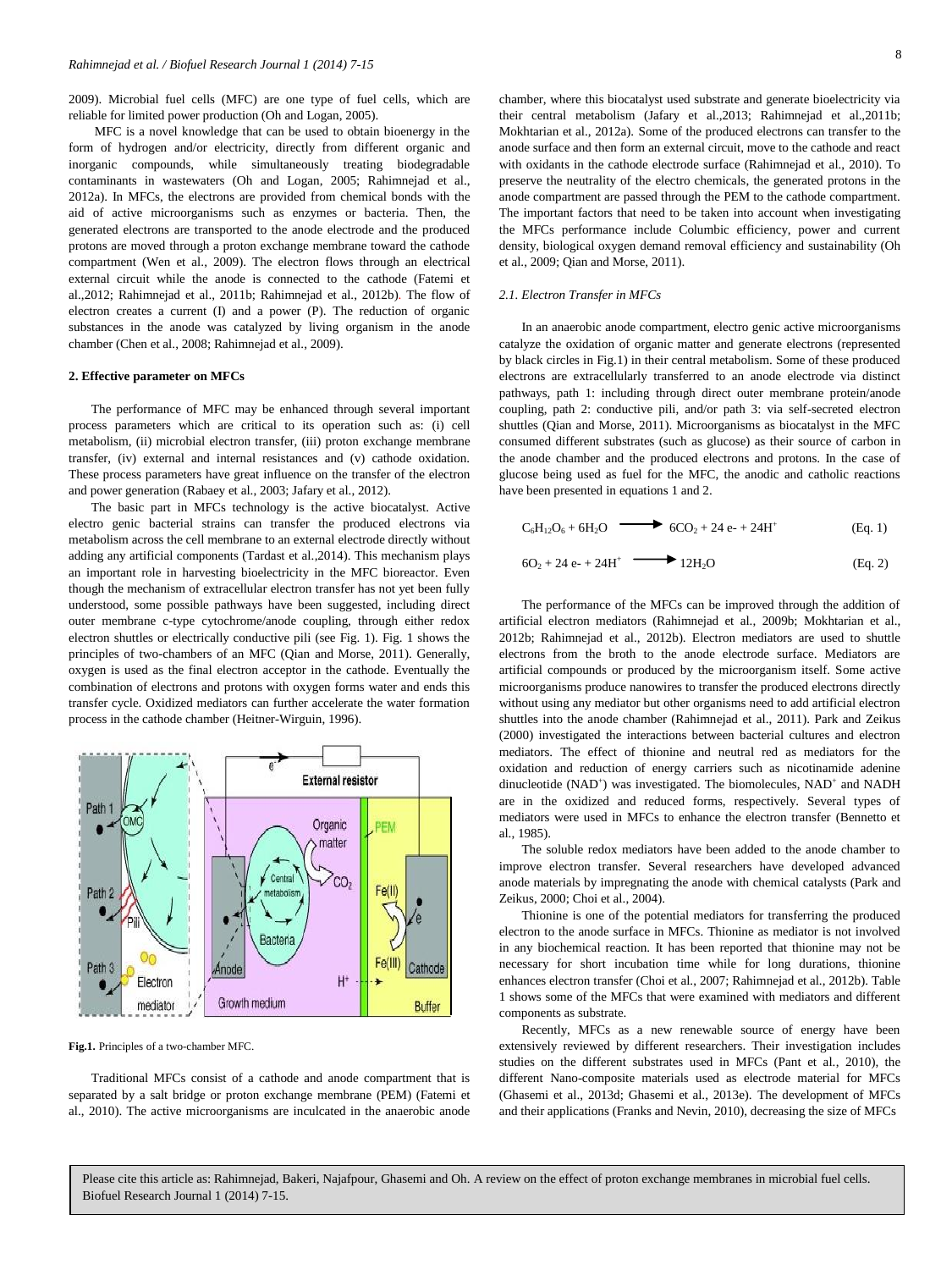#### **Table 1**

Maximum generated power and current of MFC with different types of mediators and microorganisms

| Reference                     | <b>Current</b><br>density | Power<br>density       | <b>Microorganism</b>     | <b>Substrate</b> | <b>Mediator</b>                         |
|-------------------------------|---------------------------|------------------------|--------------------------|------------------|-----------------------------------------|
| (Najafpour et al. 2011)       | $1600 \text{ mA m}^{-2}$  | 190 mW $m^2$           | Saccharomyces cerevisiae | Glucose          | Neutral Red                             |
| (Ringeisen et al. 2006)       | 44.4 mA $m^{-2}$          | 22.2 mW $m^{-2}$       | Shewanellaoneidensis     | Lactate          | Anthraquinone-2,6-disulfonate<br>(AQDS) |
| (Thygesen et al. 2009)        | $85 \text{ mA m}^{-2}$    | $28 \text{ mW m}^{-2}$ | Domestic waste water     | Glucose          | Humic acid                              |
| (Vega, Fernández 1987)        |                           |                        | Streptococcus lactis     | Glucose          | Ferric chelate complex                  |
| (Thygesen et al. 2009)        | 589 mA m <sup>-2</sup>    | 123 mW $m^{-2}$        | Domestic waste water     | Acetate          | Humic acid                              |
| (Rabaey, Korneel et al. 2005) |                           | $479m W m-3$           | Mixed consortium         | Glucose, Sucrose | Mediator-less                           |
| (Thygesen et al. 2009)        | $145 \text{ mA m}^{-2}$   | $32 \text{ mW m}^2$    | Domestic waste water     | Xylose           | Humic acid                              |

(Wang et al., 2011a), the introduction of several terminologies and in MFCs (Logan et al., 2006), the mechanisms used for current generation (Logan, 2009), state of the art information on MFCs and recent progresses in MFC technologies (Du et al. 2007) comparison of MFCs with conventional anaerobic digestion (Pham et al. 2006), cathodic limitations in MFCs (Rismani-Yazdi et al., 2008) and electrode material in MFC (Zhou et al., 2011). But, a comprehensive review on the effect of proton exchange membrane (PEM) is still lacking. PEM is important for any MFCs as it acts to transfer the produced protons from the anode to the cathode compartment. The efficiency and economic viability of MFCs depend strongly on the performance of PEM. The aim of this paper is to highlight the PEMs materials that have been used in MFCs, their improvement and also their effect on the performance of MFCs. (Tardast et al., 2012; Tardast et al., 2014).

#### *2.2. Resistances in MFCs*

Several parameters affect the performance of MFCs and the generated bioelectricity, namely microbial inoculums, chemical substrates, mass transfer areas, absence or existence of proton exchange materials, mechanism of electron transfer to the anode surface, the internal and external resistance of cells, solution ionic strength, electrode materials and the electrode spacing (Park and Zeikus, 2000; Gil et al., 2003; Liu and Logan, 2004; Li et al., 2011).

Mass transfer is also one key parameter in MFCs. Fig. 2 shows all different resistances in MFCs and also biological fuels. There are three kinds of over potentials such as over potentials for activation, ohmic losses and concentration polarization. For MFCs, the activation over potential appears to be the major limiting factor. Furthermore, membrane resistance has an important role on MFC performances because the produced protons must be transferred from the anaerobic anode to the cathode compartment (Rabaey et al., 2005b). In addition to this, there is another important parameter related to PEM. The cathode of MFCs works in aerobic conditions while the anode would be working in anaerobic conditions. This means the oxygen that exists in this chamber should diffuse from the cathode to the anode chamber through PEM that reduces the performance of MFCs. These two parameters affect the power generated by MFCs and must be taken into consideration. If the oxygen diffuses through PEM and makes the anode aerobic, the MFC cannot produce power and can only be applied for COD removal and wastewater treatment (Ghasemi et al., 2012).

Quantitative investigation of the electrochemical dynamics and resistances at different parts of MFCs can be conducted by a potentiostat or electrochemical station. Exploration of different MFC configurations, materials for the anode and cathode electrodes, bacterial strains, substrates and kinds of PEMs are the major focus of current MFC researches.



**Fig.2.** Potential losses during electron transfer in a MFC.

**a**: loss owing to bacterial electron transfer, **b**: losses owing to electrolyte resistance, **c**: losses at the anode, **d**: losses at the MFC resistance (useful potential difference) and membrane resistance losses, **e**: losses at the cathode, **f**: losses owing to electron acceptor reduction (Rabaey and Verstraete, 2005).

#### *2.3. Proton Exchange Membranes*

Most of the MFCs consist of two separate parts. In a two-chamber design, the anode and the cathode compartments are separated by an ionselective membrane, allowing proton transfer from the anode to the cathode and preventing oxygen diffusion in the anode chamber from the cathode compartment. The membrane in the MFCs plays an important role on MFC performance. The membrane must have good capability for exchanging protons (Watanabe, 2008). Generally, there are two types for PEM; porous proton exchange membranes and nonporous membranes called dense membranes (Mayahi et al., 2013). In fuel cells, the main duty of dense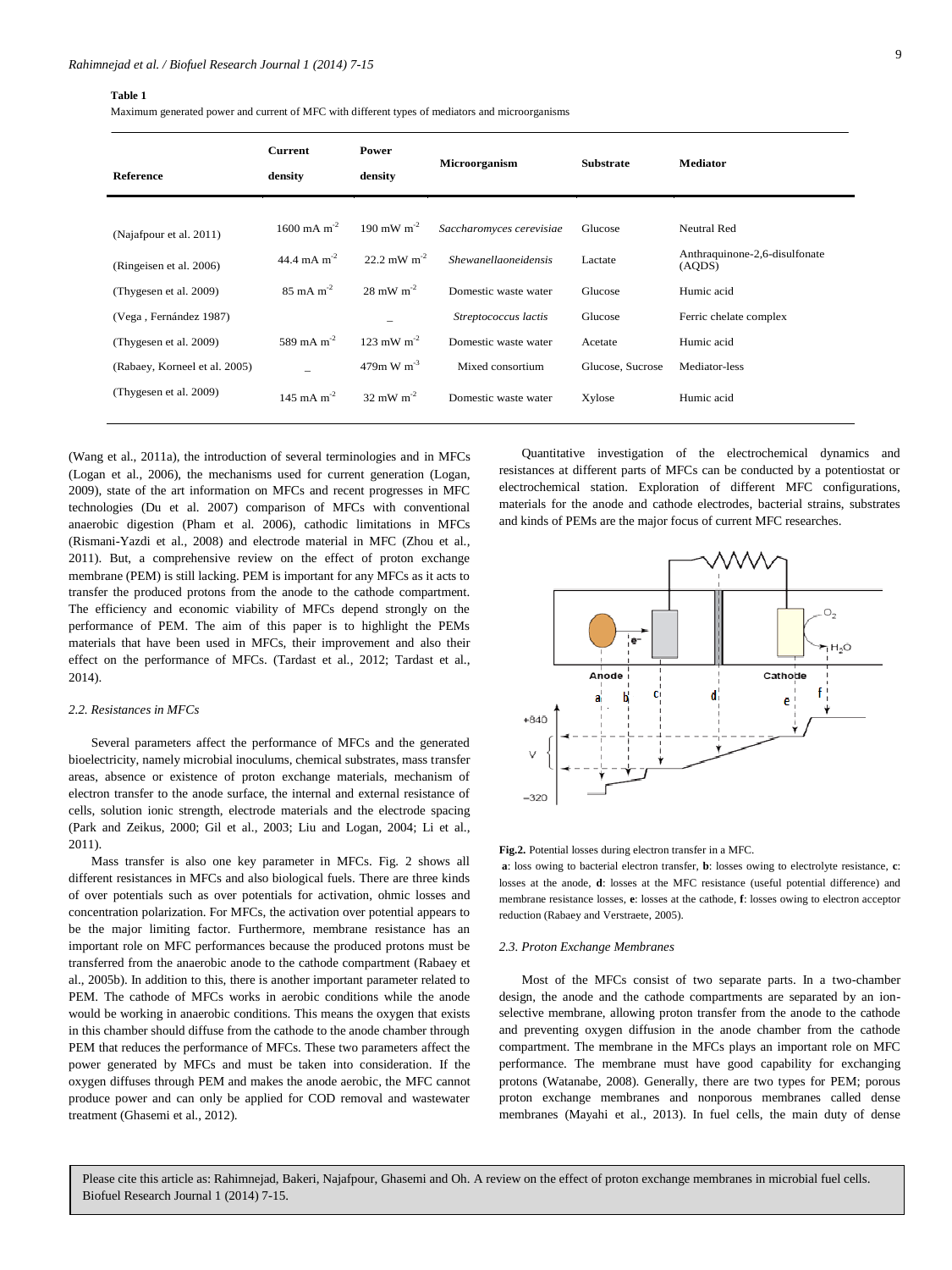membranes is to separate the anode and the cathode and to prevent the migration of the anode electrolyte to the cathode compartment as well as preventing the air from moving, which was purged in the cathode compartment, to the anode compartment (Leong et al., 2013). Fig. 3 shows the micrograph for the cross section of a porous membrane. It should be noted that porous or nonporous membranes are distinguished by their cross section. The micrograph for the cross section of a nonporous membrane is shown in Fig. 4.



**Fig. 3.** Cross section SEM image of porous membrane.



**Fig. 4**. Cross section SEM image of nonporous membrane.

From the SEM images, it is obvious that the porous membrane has a lot of pores along its cross section while there is no pore for the dense membrane. The AFM images of a dense membrane have been shown in Fig. 5 (a-b) revealing a dense layer on top of the membrane without any pores.

(a)



(b)



**Fig. 5**. a) 3D AFM image of a dense membrane, b) 2D AFM image of a dense membrane.

#### *2.3.1. Nafion as traditional PEM*

In the MFC, the Nafion membrane equilibrates with the cation species present in the anolyte and catholyte (Rahimnejad et al., 2010). This equilibration quickly changes the membrane from its proton form to a form in which mainly other cation species occupy the negatively charged sulfonate groups. More than 99.999% of the sulfonate groups are occupied with nonproton cations, because the sulfonate groups of Nafion have a higher affinity for most other cation species (Okada et al., 1997; Okada et al., 1998; Kelly et al., 2005). Subsequently, these cations combined with the sulfonate groups of Nafion stop the movement of protons that are produced at the time of substrate degradation.

In addition, other cation species have a higher concentration in the anolyte than protons which make proton transport slightly minor compared to the transport of other cations, causing a decrease in MFC performance. The diffusion coefficient of protons in the Nafion is relatively higher than other cations.

Chae et al. (2007) also, considered cation transport in an uninoculated MFC and reported an increase in the concentration of the cation species in the catholyte. The cation transport rates were slower than the reported ones in previous studies using an inoculated MFC (Rozendal et al., 2006).

Currently, the most available PEM for MFCs is Nafion from Dupont but this cannot operate efficiently at temperatures higher than 90  $^{\circ}$ C due to thermal instability (Rowe and Li, 2001; Ghassemi et al., 2006).The fuel cell electrochemical processes research group at the Fuel Cell Institute however,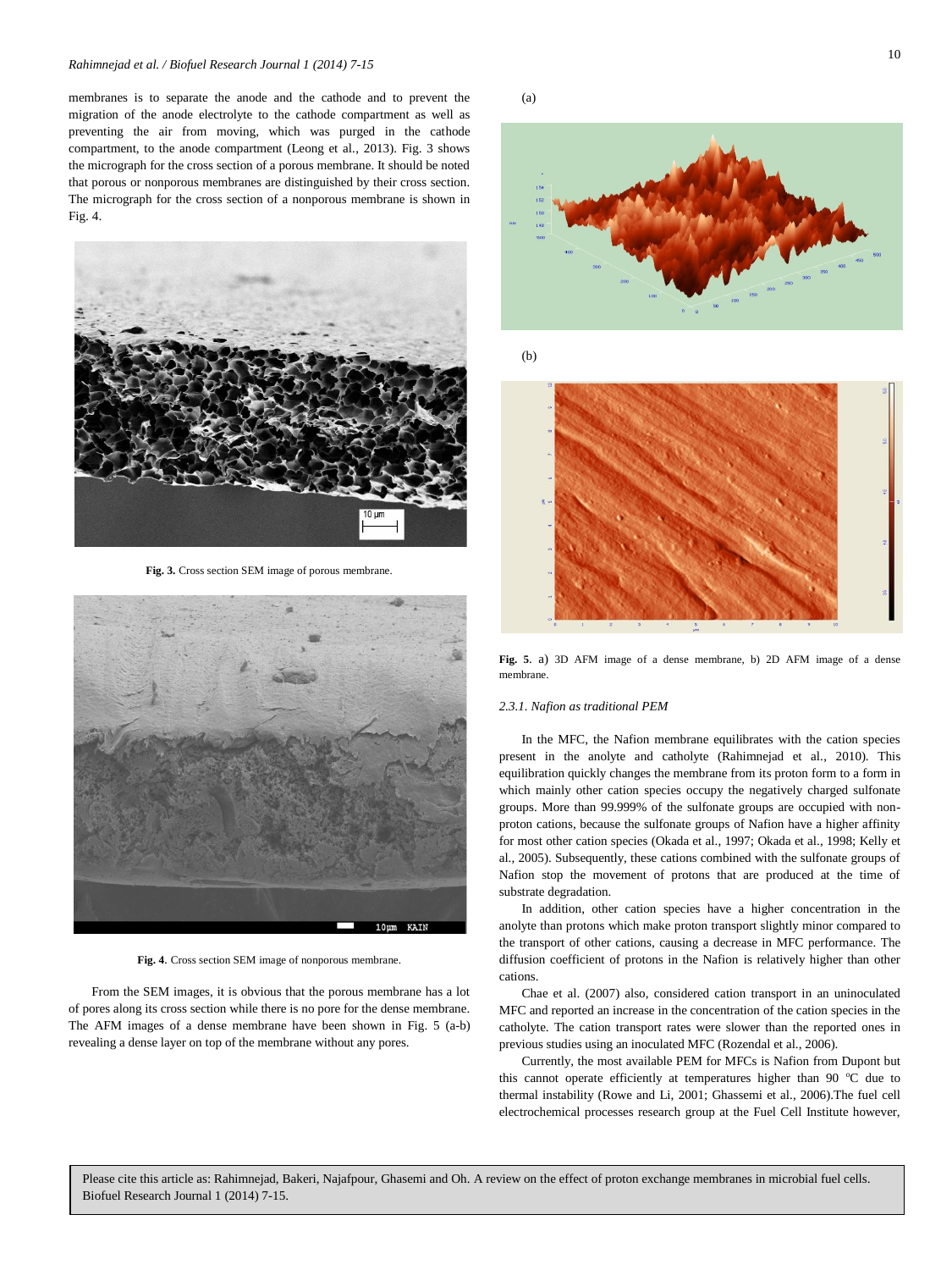have successfully developed a new high temperature composite called Nafion-silicon oxide  $(SiO<sup>2</sup>)$ - acid (PWA) a composite membrane with lower resistance, higher proton conductivity, higher current density and better thermal stability at 90  $^{\circ}$ C than the Nafion membrane from Dupont (Daud et al.,. 2004; Mahreni et al., 2009) and the Aciplex membrane from Asahi (Wang et al.,2011a). Rozendal et al. (2006) examined the effects of cation transport through Nafion 117 membrane on the cathode PH and MFC performance. In a two-compartment MFC, the number of cations other than the protons  $(K^+, Na^+, Mg^{2+}, Ca^{2+})$  transported from the anode compartment to the cathode compartment were found to be the same as the number of electrons transferred through the circuit. An analysis of the membrane of the MFC showed that  $K^+$  and  $Na^+$  occupied about 74% of the sulfonate residues of the membrane. The cation transport was not driven by the concentration gradient, but was an electro dialysis process. This means that virtually no proton was transported in the MFC and that electroneutrality was sustained mainly through the transport of cations and not through proton transport. This phenomenon causes a number of electrochemical and microbiological problems for the efficient operation of MFCs. The anode compartment is acidified, raising the anode potential and producing adverse conditions for the microorganisms catalyzing the anode reaction, while the cathode compartment is alkalized, which lowers the cathode potential (Gil et al., 2003; Liu and Logan, 2004). This preferential transport of cations rather than protons may be avoided by either removing the membrane (Jang et al., 2004; Liu and Logan, 2004) or by using an electrolyte containing a low cation concentration.

Ghasemi et al. (2012) has developed a new Nano-composite membrane and compared it with Nafion 117. Their creation operates by activating the carbon Nano fiber/Nafion PEM and applying it in the MFC. Their data shows that this Nano- composite membrane can produce about 1.5 times more power than the Nafion 117. Also the CNF without activation and Nafion produced 27% more power than Nafion 117. They concluded that CNF and ACNF increase the conductivity of the membrane as well as the porosity, so the capability of membranes for proton exchange increases.

Furthermore, in another research, this group evaluated the effect of pretreatment on membrane performance. Nafion 117 was the PEM that was evaluated before and after the treatment. The effect of biofouling on membrane performance was also investigated. The results show that the minimum amount of power generation belongs to the biofouled Nafion 117 which is 20.9 mW m<sup>-2</sup>. This means biofouling has a negative effect on membrane performance. The untreated membrane produced about 52.8 mW m<sup>-2</sup> of power whereas the treated membrane produced about 2 times more power equivalent to 103 mW m<sup>-2</sup>. Results showed that pretreatment is highly effective in membrane performance and biofouling can have a very unfavorable effect on the membrane (Ghasemi et al., 2013f).

MFC is a device for simultaneous wastewater treatment and energy production but one of the obstacles for the commercialization of MFC is the high price of PEM. Ghasemi et al. (2013e) compared the economic investigation of MFCs that are working with Nafion 117 and solfonated poly ether ether ketone (SPEEK). They found that the MFC working with Nafion 117 can produce  $106.7$  mW m<sup>-2</sup> of power that is much more than the power produced by SPEEK  $(77.3 \text{ mW m}^{-2})$ . But the COD removal of the system working with SPEEK was 88% which is higher than the system working with Nafion 117 (76%). They compared the economic issues of both systems and found that the power per cost of the MFC with SPEEK as PEM is 2 times higher than the MFC with Nafion 117. This means that the system with SPEEK is two times more economical than the system with Nafion 117.

Due to the high price of Nafion 117, scientists have always been interested in replacing Nafion 117 with a less expensive PEM. Mokhtarian et al. (2013) used Nafion 112 and four different Nafion 112 /Pani in the MFC as a separator. They prepared these separators by pretreating the Nafion 112. Then, they immersed the Nafion 112 in an aniline solution that was dissolved in HCl for 1, 2, 3 and 4 hours and called the end product Nafion/Pani1, Nafion/Pani2, Nafion/Pani3 and Nafion/Pani4. These four membranes and Nafion 112 were then applied to the MFC to see whether or not they could be used as PEMs. Results showed that among the membranes, Nafion/Pani3 produced the highest power density of  $(124 \text{ mW m}^2)$  which is 93% of the power produced by Nafion 117. Results The results also showed that Nafion 112 could be modified for application in the MFC.

#### *2.4. Effect of mass transfer area on MFC performances*

Nafion mass transfer area affects the production of power in MFCs as was shown in Fig. 6. Three different mass transfer areas  $(3.14 \text{ cm}^2, 9 \text{ cm}^2 \text{ and}$ 16 cm<sup>2</sup>) were tested and the results were presented in Fig.  $6(a,b)$ . The MFC memberane allows the generated hydrogen ions in the anode chamber to be transferred to the cathode chamber (Rabaey et al., 2005a; Cheng et al., 2006; Venkata et al., 2007; Aelterman et al., 2008). The results show that the maximum current and power occur when the area of Nafion is  $16 \text{ cm}^2$ . The maximum power and current generated were 152 mW  $m<sup>-2</sup>$  and 772 mA  $m<sup>-2</sup>$ , respectively.

#### **Table 2**

Effect of mass transfer area on performance of MFC.

| <b>PEM</b><br>surface area<br>$\rm \, (cm^2)$ | maximum<br>voltage<br>(mV) | maximum<br>power density<br>$\mathrm{(mW~m}^2)$ | maximum<br>current<br>density<br>$(mA m-2)$ |
|-----------------------------------------------|----------------------------|-------------------------------------------------|---------------------------------------------|
| 3.14                                          | 848                        | 105.8                                           | 595                                         |
|                                               | 851                        | 126                                             | 710                                         |
| 16                                            | 850                        | 152                                             | 772                                         |

Furthermore, the thickness of PEM has an important role in MFCs' performances. In one study, *Saccharomyces cerevisia* was used as a biocatalyst for power generation in a dual chamber MFC. Nafion 112 and 117 were selected as membranes to transport the produced proton from the anode to the cathode compartment at ambient temperatures and pressures. Initial glucose concentrations were 30 g/l. The maximum obtained voltage and the, current and power density for Nafion 117 were 668 mV, 60.28 mA  $m<sup>2</sup>$  and 9.95 mW m<sup>-2</sup> respectively. For Nafion 112 these figures were 670 mV, 150.6 mA m<sup>-2</sup> and 31.32 mW m<sup>-2</sup> respectively (Rahimnejad et al., 2010).

#### **3. Problems associated with commercial PEM in MFCs**

While Nafion is the common PEM used these days, there are several problems associated with Nafion *membranes*. These problems include oxygen leakage from the cathode to the anode chamber, high costs, substrate losses, cation transport and accumulation rather than that of protons and biofouling (Chae et al., 2008). Because of these disadvantages, researchers are working to fabricate a new kind of PEM which does not have these negative features and performs better than the Nafion membrane (Liu and Logan, 2004). Nowadays, due to the many existing and potential applications of polymer/inorganic nanoparticle membranes in energy, environment and biomedical materials, more attention is being paid to membrane science and technology. Nanoparticles improve separation performance by generating preferential permeation paths while they prevent the permeation of undesired species as well as increasing thermal and mechanical properties (Taurozzi et al., 2008; Jadav, 2009; Pan et al., 2010). This means the distribution of nanoparticles through the polymer matrix modifies chemical and physical properties of polymeric membranes (Mahreni et al., 2009). Recently, due to the unique and promising properties of  $Fe<sub>3</sub>O<sub>4</sub>$  nanoparticles (magnetic, conductive, easy synthesis, eco-friendly and catalytic characteristic), intensive attention has been paid to them (Iida et al., 2007; Chen et al., 2009).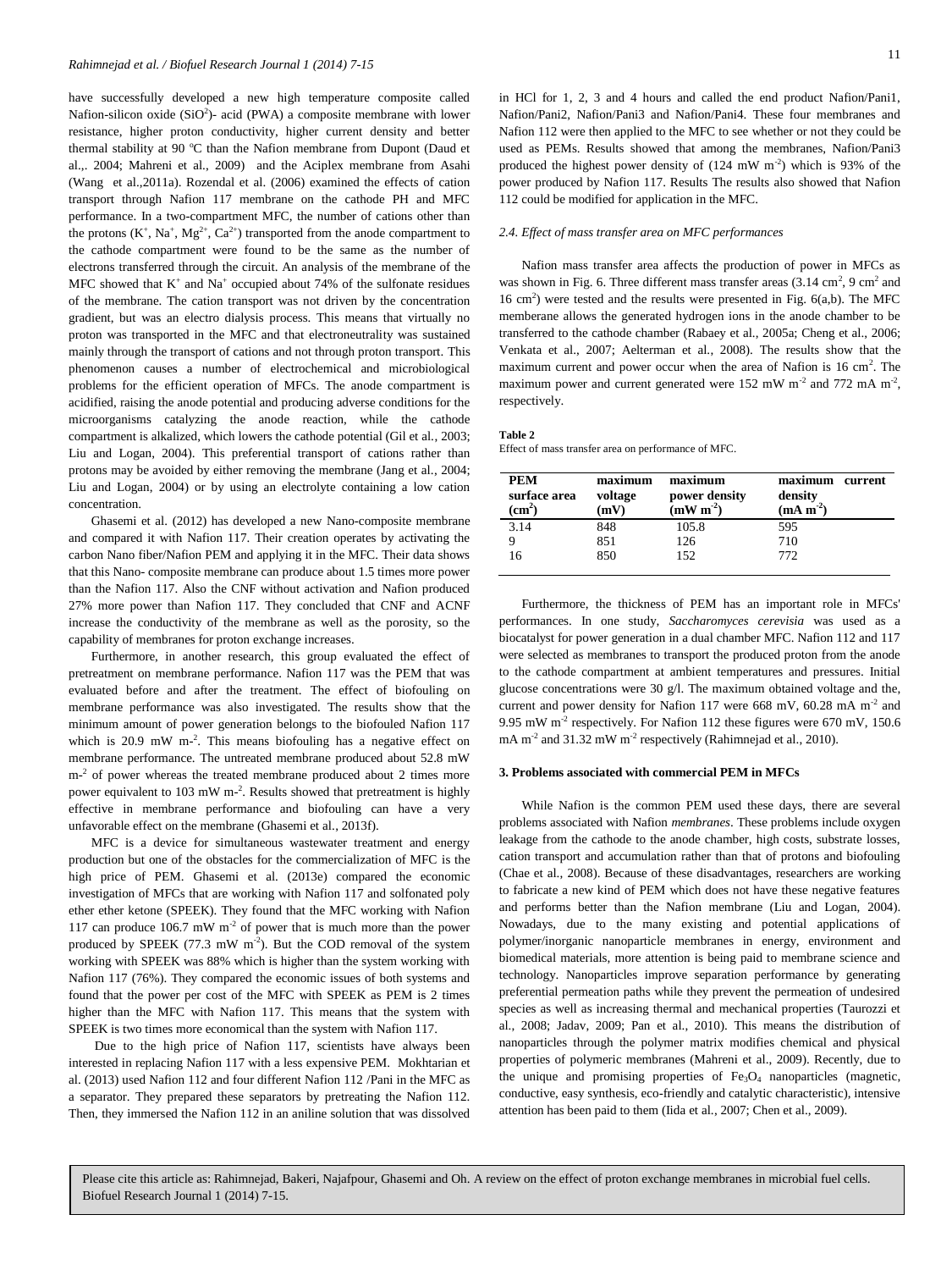However until now, there have been different problems in making MFCs economical. MFC performance like other fuel cells is dependent on power, current density and the rate of fuel oxidation. Several important factors can influence the rate of fuel oxidation including the catalytic activity of the anode, fuel diffusion and the diffusion and consumption of electrons and protons.

One of the important challenges is the cost of the catalyst (such as platinum) that is used for accelerating the rate of oxygen-reduction reactions which account for more than half of the cost associated with MFCs (Lefebvre et al. 2009). Many researches have been done to replace or decrease the consumption of platinum or use less expensive and stable non-noble metals as cathodic catalyst to make it more practical (Kerzenmacher et al., 2008). Nowadays, nanostructured carbon-based materials specially carbon nanotubes are becoming popular catalysts or are used as a support for the catalyst due to their high surface area (Baughman et al., 2002), high mechanical strength (Meincke et al., 2004), high electrical conductivity (Berber et al., 2000) and catalytic activity (Gong et al., 2009). The higher catalytic activity of CNTbased materials may be due to the high surface area that cause better dispersion of materials as well as creating more space for functionalization and bonds (Ghasemi et al., 2011). Wang et al. (Wang et al., 2011c) used carbon nanotubes for modification of the air cathodeès single chamber MFC. They concluded that the power produced by CNT was more than double that of traditional carbon cloth cathodes.

In addition, Ghasemi et al. (2013e) compared the effect of carbon nanotubes on increasing the power generation of MFCs. They compared an MFC that is working with Pt as cathode catalyst and another one which is working by CNT/Pt composite cathode catalyst and concluded that the power generation of the MFC which is working by CNT/Pt is 1.3 times higher than neat Pt. Furthermore, they tested Pani/Vanadium as an alternative cathode catalyst in the MFC. Due to the nature of Nano-compsoite conducting polymers, Pani/V<sub>2</sub>O<sub>5</sub> has high catalytic activity. Compared to the MFC with Pt used as its cathode catalyst, the nanostructure  $Pani/V_2O_5$  generated 79.3 mW m<sup>-2</sup> of power, 10% more than the Pt which generated 72.1 mW m<sup>-2</sup> power.

Ghasemi et al. (2013d) also studied the effect of using macrocyclic compounds as an alternative to Pt as cathode catalyst for the MFC. They applied phthalocyanine (Pc), copper phthalocyanine (CuPc) and nickel nanoparticles as macrocyclic in the cathode catalyst of the MFC and compared their performance with that of the Pt as the most common cathode catalyst used in MFCs. Their results showed that CuPc produced 118 mW m-2 power which is very close to that produced by the Pt  $(120.8 \text{ mW m}^{-2})$ . Nickel nanoparticles also produced 94.4 mW  $m^{-2}$  power which shows they can be used as cathode catalyst in MFCs. Although the produced bioelectricity from MFCs has improved considerably and researchers are also working on obtaining better results, the generated power is related to small lab-scale systems and the MFCs' scale-up is still a big challenge. Moreover, the high cost of PEM, the potential for biofouling and related high internal resistance restrains bioelectricity production and limits the practical application of MFCs (Hu, 2008).

There are some practical ways for overcoming the existing limitations in regards to MFCs. It is agreed that most MFCs generate too little power for any envisioned applications. Besides, the high cost of metal catalysts such as platinum which is usually needed on a cathode is also a big hindrance for the scale-up of these systems. The open air biocathodes proposed by Clauwaert et al. (2007) might be a possible solution in the future.

The cathode is the most challenging aspect of the MFC design due to its need for a three-phase interface: air (oxygen), water (protons), and solid (electricity). So far, the cathode is more likely to limit power generation than the anode. Most of the MFCs use Pt as a catalyst in the cathode electrode but this is too expensive and one of the challenges facing MFCs. The replacement of platinized cathodes with non-platinized ones with a similar efficiency is a major improvement in this area. The use of manganese dioxide as an alternative cathode catalyst in MFCs and stainless steel and nickel alloys in MECs has also been suggested (Pant et al., 2010).

#### **4. Important applications of MFCs**

Our petroleum resources will be depleted in about 200 years and after that, vehicles will no longer be equipped with petrol tanks. Researchers in the world are working to find an alternative for this. One very good alternatives which is less wasteful and cleaner, is producing bioelectricity for vehicles directly from different substrates such as carbohydrate sources using MFCs. Complete oxidation of a monosaccharide such as glucose or disaccharide like sucrose to water and carbon dioxide can generate  $16\times10^{6}$  J/Kg energy. This amounts to about 5 kWh of generated electrical energy. The most important goal of MFCs is to reach a suitable power generation level for application in small electrical devices. Rahimnejad et al. used MFC stacks as a power source and succeeded in turning on one digital clock and ten LED lamps. These small consumer devices managed to operate successfully for the duration of 2 days (Rahimnejad et al., 2012a). Another application of MFCs for waste water treatment (Izadi and Rahimnejad, 2013). Active microorganisms present in the anode compartment can discharge the dual duty of degrading effluent and bioelectricity production. An active biocatalyst can oxidize organic compounds presented in waste materials and produce electricity. But the produced power in these systems is still too little. If the generated power level increases in future, MFCs can decrease operating costs in waste water treatment plants (Najafpour et al., 2010; Rahimnejad et al., 2013). Different kinds of MFC reactor designs based on chemical engineering principles such as packed bed reactors, fluidized bed reactors, dual chamber reactors, single chamber reactors etc. are under investigation to reach this important aim. Scientists have reported that to remove nitrogen and organic matters from leachate, biological treatment is prevalently used as a credible and highly cost-effective method (Gotvajn et al., 2009; Mehmood et al., 2009). Rabaey et al. demonstrated that MFCs by using specific microbes can remove sulfides from wastewater (Rabaey et al., 2006). Up to 90% of the COD can be removed in some cases (Puig et al.,2011 ; Wang et al.,2012) and a columbic efficiency as high as 80% has been reported (Kim et al., 2005).

The application of MFCs as biosensors for pollutant analysis and process monitoring are another application of this technology (Chang et al., 2005). Batteries have restricted lifetime and must be changed or recharged, thus MFCs are suitable for powering electrochemical sensors and are small telemetry systems that can transmit obtained signals to remote receivers (Ieropoulos et al., 2005; Greenman et al., 2009).

#### **5. Conclusion**

The idea of generating electricity in biological fuel cells theoretically exists, but as a practical method for energy production, it is quite new. MFC is a new technology for bioelectricity production from sustainable materials. This new source of energy can produce bioelectricity by using microorganisms or enzymes as an active biocatalyst. The present study has revealed that MFCs have a good ability for production of low voltage electricity and PEM has an important role on two chamber MFCs performances. MFCs produce current through the action of bacteria that can pass electrons to an anode, the negative electrode of a fuel cell. The electrons flow from the anode through a wire to a cathode. Some MFCs don't need any artificial mediators to pass the produced electrons but some others need mediators in the anode compartment. In MFCs, however, operating with wastewater at neutral pH conditions, the concentrations of other cation species (e.g. Na<sup>+</sup>, K<sup>+</sup>, Ca<sup>2+</sup> and Mg<sup>2+</sup>) are typically 105 times higher than that for protons. Though Nafion is known as a PEM, but parallel to all other commercial cation exchange membranes other cations can pass through it.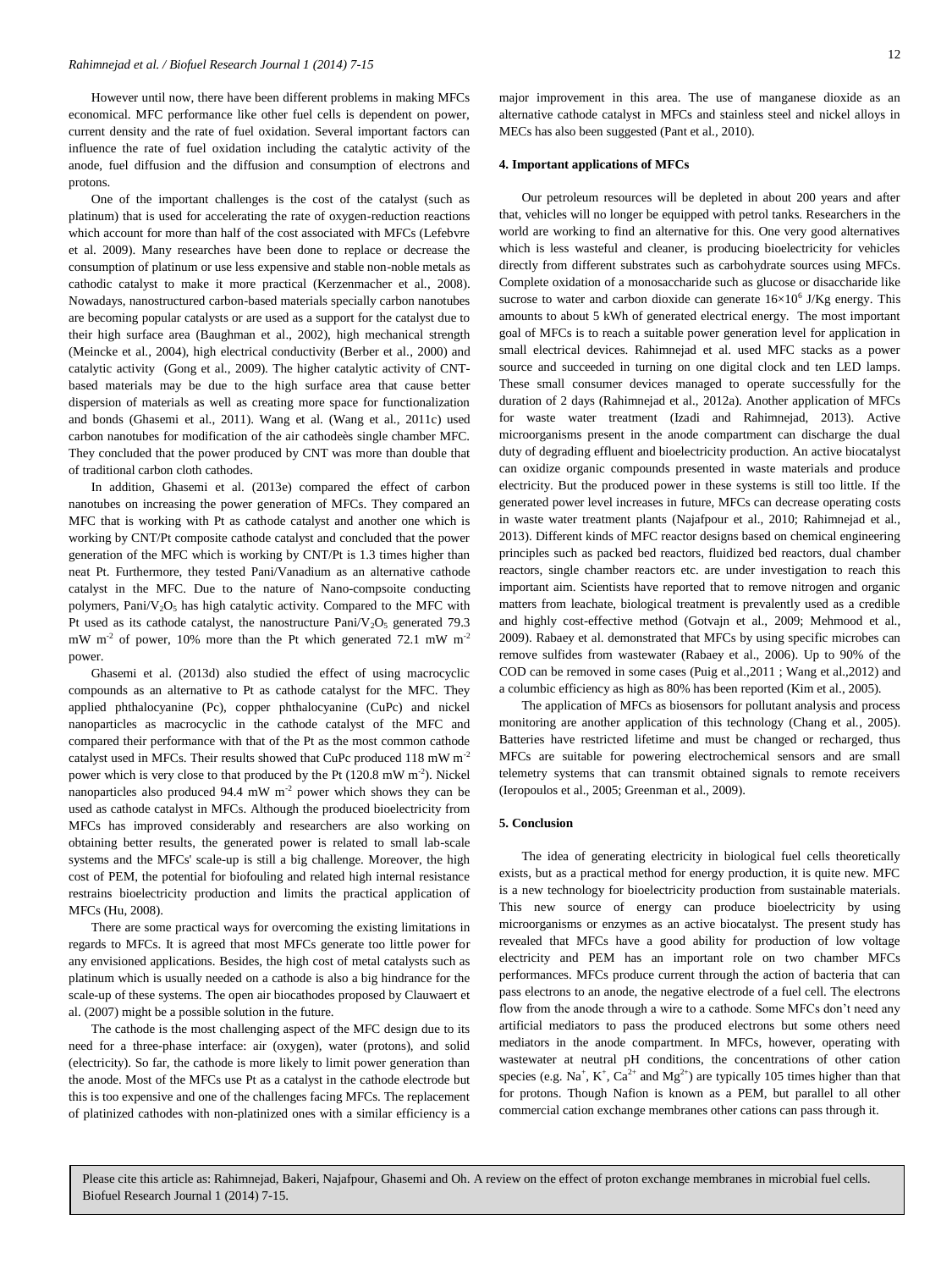### **References**

- Aelterman, P., Versichele M., Marzorati M., Boon N., Verstraete W., 2008. Loading rate and external resistance control the electricity generation of microbial fuel cells with different three-dimensional anodes. Bioresour. Technol. 99(18), 8895-8902.
- Barat, A., Crane M., Ruskin H. J., 2008. Quantitative multi-agent models for simulating protein release from PLGA bioerodible nano-and microspheres. J. Pharm. Biomed. Anal. 48(2), 361-36
- Baughman, R. H., Zakhidov A. A. , De Heer W. A., 2002. Carbon nanotubes- -the route toward applications. Science. 297(5582), 787-785.
- Bennetto, H., Delaney G., Mason J., Roller S., Stirling J., Thurston C., 1985. The sucrose fuel cell: efficient biomass conversion using a microbial catalyst. Biotechnol. Lett. 7(10), 699-704.
- Berber, S., Kwon Y. K., Tománek D., 2000. Unusually high thermal conductivity of carbon nanotubes. Phys. Rev. Lett. 84(20), 4613-4616.
- Chae, K., Choi M., Ajayi F., Park W., Chang I., Kim I., 2008. Mass Transport through a Proton Exchange Membrane (Nafion) in Microbial Fuel Cells. Energy Fuels. 22(1), 169-176.
- Chae, K. J., Choi M., Ajayi F. F., Park W., Chang I. S. , Kim I. S., 2007. Mass Transport through a Proton Exchange Membrane (Nafion) in Microbial Fuel Cells†. Energy Fuels. 22(1), 169-176.
- Chang, I. S., Moon H., Jang J. K., Kim B. H., 2005. Improvement of a microbial fuel cell performance as a BOD sensor using respiratory inhibitors. Biosens. Bioelectron. 20(9), 1856-1859.
- Chen, G.-W., Choi S.-J., Lee T.-H., Lee G.-Y., Cha J.-H. , Kim C.-W., 2008. Application of biocathode in microbial fuel cells: cell performance and microbial community. Appl. Microbiol. Biotechnol. 79(3), 379-388.
- Chen, J., Wang F., Huang K., Liu Y. , Liu S., 2009. Preparation of Fe3O4 nanoparticles with adjustable morphology. Int. J. Energy Res. 475(1-2), 898-902.
- Cheng, S., Liu H., Logan B. E., 2006. Increased power generation in a continuous flow MFC with advective flow through the porous anode and reduced electrode spacing. Environ. Sci. Technol. 40(7), 2426-2432.
- Choi, Y., Jung E., Park H., Jung S., Kim S., 2007. Effect of initial carbon sources on the performance of a microbial fuel cell containing environmental microorganism micrococcus luteus. Bulltin . Korean. Chem. Society. 28(9), 1591-1598.
- Choi, Y., Jung E., Park H., Paik S. R., Jung S. , Kim S., 2004. Construction of microbial fuel cells using thermophilic microorganisms, Bacillus licheniformis and Bacillus thermoglucosidasius. Bulltin. Korean. Chem. Society. 25(6), 813-818.
- Clauwaert, P., Van der Ha D., Boon N., Verbeken K., Verhaege M., Rabaey K. , Verstraete W., 2007. Open air biocathode enables effective electricity generation with microbial fuel cells. Environ. Sci. Technol. 41(21), 7564- 7569.
- Daud, W. R. W., Mohamad A. B., Kadhum A. A. H., Chebbi R. , Iyuke S. E., 2004. Performance optimisation of PEM fuel cell during MEA fabrication. Energy Convers. Manage. 45(20), 3239-3249.
- Daud, W. R. W., Najafpour G. , Rahimnejad M., 2011. Clean Energy for Tomorrow: Towards Zero Emission and Carbon Free Future: A Review. Iranica J. Energy Environ. 2(3), 262-273.
- Du, Z., Li H., Gu T., 2007. A state of the art review on microbial fuel cells: a promising technology for wastewater treatment and bioenergy. Biotechnol. Adv. 25(5), 464-482.
- Fatemi, S., Ghoreyshi A., Najafpour G. , Rahimnejad M.,2012. Bioelectricity Generation in Mediator-Less Microbial Fuel Cell: Application of Pure and Mixed Cultures. Iranica J. Energy Environ. 3, 2079-2115.
- Franks, A. E., Nevin K., 2010. Microbial fuel cells, a current rev.  $7$ Energies 3, 899-919.
- Ghasemi, M., Daud W. R. W., Hassan S. H., Oh S.-E., Ismail M., Rahimnejad M., Jahim J. M., 2013a. Nano-structured Carbon as Electrode Material in Microbial Fuel Cells: A Comprehensive Review. Int. J. Energy Res. 580, 245-255.
- Ghasemi, M., Daud W. R. W., Ismail A. F., Jafari Y., Ismail M., Mayahi A. , Othman J., 2013b. Simultaneous wastewater treatment and electricity generation by microbial fuel cell: Performance comparison and cost investigation of using Nafion 117 and SPEEK as separators. Desalination 325(0), 1-6.
- Ghasemi, M., Daud W. R. W., Rahimnejad M., Rezayi M., Fatemi A., Jafari Y., Somalu M. , Manzour A., 2013c. Copper-phthalocyanine and nickel nanoparticles as novel cathode catalysts in microbial fuel cells. Int. J. Hydrogen Energy.23, 9533-9540.
- Ghasemi, M., Daud W. R. W., Rahimnejad M., Rezayi M., Fatemi A., Jafari Y., Somalu M. R. , Manzour A., 2013d. Copper-phthalocyanine and nickel nanoparticles as novel cathode catalysts in microbial fuel cells. Int. J. Hydrogen Energy .38(22), 9533-9540.
- Ghasemi, M., Ismail M., Kamarudin S. K., Saeedfar K., Daud W. R. W., Hassan S. H. A., Heng L. Y., Alam J. , Oh S.-E., 2013e. Carbon nanotube as an alternative cathode support and catalyst for microbial fuel cells. Appl. Energy. 102(0), 1050-1056.
- Ghasemi, M., Shahgaldi S., Ismail M., Kim B. H., Yaakob Z. , Wan Daud W. R., 2011. Activated carbon nanofibers as an alternative cathode catalyst to platinum in a two-chamber microbial fuel cell. Int. J. Hydrogen Energy. 36(21), 13746-13752.
- Ghasemi, M., Shahgaldi S., Ismail M., Yaakob Z., Daud W. R. W., 2012a. New generation of carbon nanocomposite proton exchange membranes in microbial fuel cell systems. Chem. Eng. J. 184, 82-89.
- Ghasemi, M., Wan Daud W. R., Ismail M., Rahimnejad M., Ismail A. F., Leong J. X., Miskan M. , Ben Liew K., 2013f. Effect of pre-treatment and biofouling of proton exchange membrane on microbial fuel cell performance. Int. J. Hydrogen Energy 38(13), 4845-485.
- Ghassemi, H., McGrath J. E. , Zawodzinski T. A., 2006. Multiblock sulfonated-fluorinated poly (arylene ether) s for a proton exchange membrane fuel cell. Polymer 47(11), 4132-4139.
- Ghoreishi, K. B., Ghasemi M., Rahimnejad M., Yarmo M. A., Daud W. R. W., Asim N. , Ismail M., 2014. Development and application of vanadium oxide/polyaniline composite as a novel cathode catalyst in microbial fuel cell. Int. J. Energy Res. 38 (1), 70-77.
- Gil, G.-C., Chang I.-S., Kim B. H., Kim M., Jang J.-K., Park H. S. , Kim H. J., 2003. Operational parameters affecting the performannce of a mediatorless microbial fuel cell. Biosens. Bioelectron. 18(4), 327-334.
- Gong, K., Du F., Xia Z., Durstock M. , Dai L., 2009. Nitrogen-doped carbon nanotube arrays with high electrocatalytic activity for oxygen reduction. Science 323(5915), 760.
- Gotvajn, A., Tisler T., Zagorc-Koncan J., 2009. Comparison of different treatment strategies for industrial landfill leachate. J. Hazard. Mater. 162(2), 1446-1456.
- Greenman, J., Gálvez A., Giusti L., Ieropoulos I., 2009. Electricity from landfill leachate using microbial fuel cells: comparison with a biological aerated filter. Enzyme Microbial Technol. 44(2), 112-119.
- Gunkel, G., 2009. Hydropower–A green energy? Tropical reservoirs and greenhouse gas emissions. CLEAN–Soil, Air, Water 37(9), 726-734.
- Heitner-Wirguin, C., 1996. Recent advances in perfluorinated ionomer membranes: structure, properties and applications. J. Membr. Sci. 120(1), 1-33.
- Hu, Z., 2008. Electricity generation by a baffle-chamber membraneless microbial fuel cell. J. Power Sources 179(1), 27-33.
- Ieropoulos, I., Greenman J., Melhuish C., Hart J., 2005. Energy accumulation and improved performance in microbial fuel cells. J. Power Sources 145(2), 253-256.
- Iida, H., Takayanagi K., Nakanishi T. , Osaka T., 2007. Synthesis of Fe3O4 nanoparticles with various sizes and magnetic properties by controlled hydrolysis. J. Colloid Interf. Sci. 314(1), 274-280.
- Izadi, P., Rahimnejad M., 2013. Simultaneous electricity generation and sulfide removal via a dual chamber microbial fuel cell. Biofuel Res. J. 1(1), 34-38.
- Jadav, G. L., Singh P. S., 2009. Synthesis of novel silica-polyamide nanocomposite membrane with enhanced properties. J. Membr. Sci. 328(1- 2), 257-267.
- Jafary, T., Ghoreyshi A. A., Najafpour G. D., Fatemi S. , Rahimnejad M., 2012. Investigation on performance of microbial fuel cells based on carbon sources and kinetic models. Int. J. Energy Res. 37 (12), 1539-1549.
- Jafary, T., Najafpour G., Ghoreyshi A., Haghparast F., Rahimnejad M. , Zare H., Bioelectricity power generation from organic substrate in a Microbial fuel cell using Saccharomyces cerevisiae as biocatalysts. Fuel Cells, 4, 1182.
- Jafary, T., Rahimnejad M., Ghoreyshi A. A., Najafpour G., Hghparast F. , Daud W. R. W., 2013. Assessment of bioelectricity production in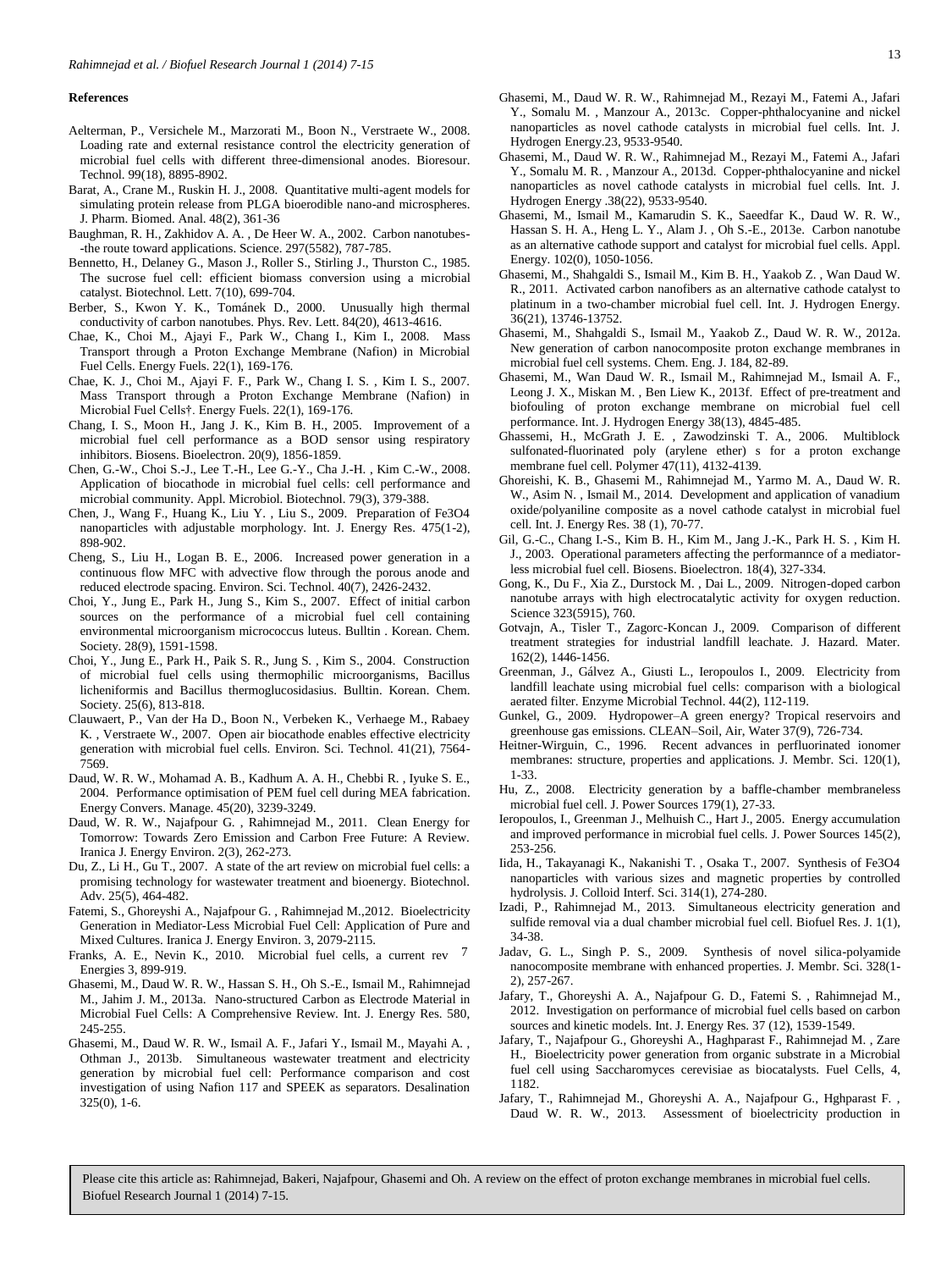microbial fuel cells through series and parallel connections. Energy Convers. Manage. 75, 256-262.

- Jung, S., Regan J. M., 2007. Comparison of anode bacterial communities and performance in microbial fuel cells with different electron donors. Appl. Microbiol. Biotechnol. 77(2), 393-402.
- Kelly, M. J., Fafilek G., Besenhard J. O., Kronberger H. , Nauer G. E., 2005. Contaminant absorption and conductivity in polymer electrolyte membranes. J. Power Sources. 145(2), 249-252.
- Kerzenmacher, S., Ducrée J., Zengerle R., Von Stetten F., 2008. Energy harvesting by implantable abiotically catalyzed glucose fuel cells. J. Power Sources. 182(1), 1-17.
- Kim, D., Chang I. S., 2009. Electricity generation from synthesis gas by microbial processes: CO fermentation and microbial fuel cell technology. Bioresour. Technol. 100(19), 4527-4530.
- Kim, J. R., Min B., Logan B. E., 2005. Evaluation of procedures to acclimate a microbial fuel cell for electricity production. Appl. Microbiol. Biotechnol. 68(1), 23-30.
- Lefebvre, O., Ooi W. K., Tang Z., Abdullah-Al-Mamun M., Chua D. H. C. , Ng H. Y., 2009. Optimization of a Pt-free cathode suitable for practical applications of microbial fuel cells. Bioresour. Technol. 100(20), 4907- 4910.
- Leong, J. X., Daud W. R. W., Ghasemi M., Liew K. B. , Ismail M., 2013. Ion exchange membranes as separators in microbial fuel cells for bioenergy conversion: A comprehensive review. Renew. Sust. Energy Rev. 28(0), 575-587.
- Li, W.-W., Sheng G.-P., Liu X.-W. , Yu H.-Q., 2011. Recent advances in the separators for microbial fuel cells. Bioresour. Technol. 102(1), 244-252..
- Liu, H., Logan B., 2004. Electricity generation using an air-cathode single chamber microbial fuel cell in the presence and absence of a proton exchange membrane. Environ. Sci. Technol 38(14), 4040-4046.
- Logan, B. E., 2009. Exoelectrogenic bacteria that power microbial fuel cells. Nat. Rev. Microbiol. 7(5), 375-381.
- Logan, B. E., Hamelers B., Rozendal R., Schröder U., Keller J., Freguia S., Aelterman P., Verstraete W. , Rabaey K., 2006. Microbial fuel cells: methodology and technology. Environ. Sci. Technol. 40(17), 5181-5192.
- Mahreni, A., Mohamad A., Kadhum A., Daud W., Iyuke S., 2009. Nafion/silicon oxide/phosphotungstic acid nanocomposite membrane with enhanced proton conductivity. J. Membr. Sci. 327(1-2), 32-40.
- Mayahi, A., Ismail A. F., Ilbeygi H., Othman M. H. D., Ghasemi M., Norddin M. N. A. M. , Matsuura T., 2013. Effect of operating temperature on the behavior of promising SPEEK/cSMM electrolyte membrane for DMFCs. Sep. Purif. Technol. 106, 72-81.
- Mehmood, M., Adetutu E., Nedwell D., Ball A., 2009. In situ microbial treatment of landfill leachate using aerated lagoons. Bioresour. Technol. 100(10), 2741-2744.
- Meincke, O., Kaempfer D., Weickmann H., Friedrich C., Vathauer M., Warth H., 2004. Mechanical properties and electrical conductivity of carbonnanotube filled polyamide-6 and its blends with acrylonitrile/butadiene/styrene. Polymer 45(3), 739-748.
- Mokhtarian, N., Ghasemi M., Daud W. R. W., Ismail M., Najafpour G., Alam J., 2013. Improvement of Microbial Fuel Cell Performance by Using Nafion Polyaniline Composite Membranes as a Separator. J. Fuel Cell Sci. Technol. 10(4), 041008-041008-041006.
- Mokhtarian, N., Rahimnejad M., Najafpour G., Daud W. R. W. , Ghoreyshi A., 2012a. Effect of different substrate on performance of microbial fuel cell. Afr. J. Biotechnol. 11(14), 3363-3369.
- Mokhtarian, N., Wan Ramli W., Rahimnejad M. , Najafpour G., 2012b. Bioelectricity generation in biological fuel cell with and without mediators. World Appl. Sci. J. 18(4), 559-567.
- Najafpour, G., Rahimnejad M., Ghoreshi A., 2011. The Enhancement of a Microbial Fuel Cell for Electrical Output Using Mediators and Oxidizing Agents. Energ. Source. Part A 33(24), 2239-2248.
- Najafpour, G., Rahimnejad M., Mokhtarian N., Daud W. R. W., Ghoreg A., 2010. Bioconversion of whey to electrical energy in a biofuel cell using Saccharomyces cerevisiae. World Appl. Sci. J. 8, 1-5.
- Oh, S., Kim J., Joo J., Logan B., 2009. Effects of applied voltages and dissolved oxygen on sustained power generation by microbial fuel cells. Water Sci. Technol. 60(5), 1311.
- Oh, S. , Logan B. E., 2005. Hydrogen and electricity production from a food processing wastewater using fermentation and microbial fuel cell technologies. Water Res. 39(19), 4673-4682.
- Okada, T., Møller-Holst S., Gorseth O., Kjelstrup S., 1998. Transport and equilibrium properties of Nafion® membranes with H<sup>+</sup> and Na<sup>+</sup> ions. J. Electroanal. Chemi. 442(1), 137-145.
- Okada, T., Nakamura N., Yuasa M. , Sekine I., 1997. Ion and water transport characteristics in membranes for polymer electrolyte fuel cells containin H<sup>+</sup> and  $Ca^{2+}$  cations. J. Electrochem. Society 144(8), 2744-2750.
- Pan, F., Cheng Q., Jia H., Jiang Z., 2010. Facile approach to polymerinorganic nanocomposite membrane through a biomineralization-inspired process. J. Membr. Sci. 357(1-2), 171-177.
- Pant, D., Van Bogaert G., Diels L., Vanbroekhoven K., 2010. A review of the substrates used in microbial fuel cells for sustainable energy production. Bioresour. Technol.101 (6), 1533-1543.
- Park, D. H. , Zeikus J. G., 2000. Electricity generation in microbial fuel cells using neutral red as an electronophore. Appl. Environ. Microbiol. 66(4), 1292-1297.
- Pham, T., Rabaey K., Aelterman P., Clauwaert P., De Schamphelaire L., Boon N. , Verstraete W., 2006. Microbial fuel cells in relation to conventional anaerobic digestion technology. Eng. Life Sci. 6(3), 285-292.
- Puig, S., Serra M., Coma M., Cabr© M., Dolors Balaguer M. , Colprim J.,2011. Microbial fuel cell application in landfill leachate treatment. J. Hazard. Mater. 185(2), 763-767.
- Qian, F., Morse D. E., 2011. Miniaturizing microbial fuel cells. Trends Biotechnol. 29(2), 62-69.
- Rabaey, K., Boon N., Hofte M. , Verstraete W., 2005a. Microbial phenazine production enhances electron transfer in biofuel cells. Environ. Sci. Technol 39(9), 3401-3408.
- Rabaey, K., Lissens G., Siciliano S. , Verstraete W., 2003. A microbial fuel cell capable of converting glucose to electricity at high rate and efficiency. Biotechnol. Lett. 25(18), 1531-1535.
- Rabaey, K., Ossieur W., Verhaege M. , Verstraete W., 2005b. Continuous microbial fuel cells convert carbohydrates to electricity. Water Sci. Technol. 52(1), 515-523.
- Rabaey, K., Van de Sompel K., Maignien L., Boon N., Aelterman P., Clauwaert P., De Schamphelaire L., Hai The Pham, Vermeulen J. , Verhaege M., 2006. Microbial fuel cells for sulfide removal. Environ. Sci. Technol. 40(17), 5218-5224.
- Rabaey, K. , Verstraete W., 2005. Microbial fuel cells: novel biotechnology for energy generation. Trends Biotechnol. 23(6), 291-298.
- Rahimnejad, M., Ghasemi M., Najafpour G., Ghoreyshi A., Bakeri G., Nejad S. K. H. , Talebnia F., 2013. Aceton removal and bioelectricity generation in dual chamber microbial fuel. Am. J. Biochem. Biotechnol. 8(4), 304.
- Rahimnejad, M., Ghoreyshi A., Najafpour G., Younesi H. , Shakeri M., 2012a. A novel microbial fuel cell stack for continuous production of clean energy. Int. J. Hydrogen Energy. 37(7), 5992-6000.
- Rahimnejad, M., Ghoreyshi A. A., Najafpour G., Jafary T., 2011a. Power generation from organic substrate in batch and continuous flow microbial fuel cell operations. Appl. Energy. 88(11), 3999-4004.
- Rahimnejad, M., Jafari T., Haghparast F., Najafpour G. D. , Goreyshi A., 2010. Nafion as a nanoproton conductor in microbial fuel cells. Turk. J. Eng. Environ. Sci. 34, 289-292.
- Rahimnejad, M., Mokhtarian N., Najafpour G., Daud W., Ghoreyshi A., 2009a. Low Voltage Power Generation in aBiofuel Cell Using Anaerobic Cultures. World Appl. Sci. J. 6(11), 1585-1588.
- Rahimnejad, M., Mokhtarian N., Najafpour G., Ghoreyshi A. A. , Dahud W. R. W. 2009b. Effective parameters on performance of microbial fuel cell. Environmental and Computer Science. ICECS'09. Second International Conference on, IEEE.
- Rahimnejad, M., Najafpour G., Ghoreyshi A., Shakeri M. , Zare H., 2011b. Methylene blue as electron promoters in microbial fuel cell. Int. J. Hydrogen Energy. 36(20), 13335-13341.
- Rahimnejad, M., Najafpour G. D., Ghoreyshi A. A., Talebnia F., Premier G. C., Bakeri G., Kim J. R. , Oh S.-E., 2012b. Thionine increases electricity generation from microbial fuel cell using Saccharomyces cerevisiae and exoelectrogenic mixed culture. J. Microbiol. 50(4), 575-580.
- Ringeisen, B. R., Henderson E., Wu P. K., Pietron J., Ray R., Little B., Biffinger J. C. , Jones-Meehan J. M., 2006. High power density from a